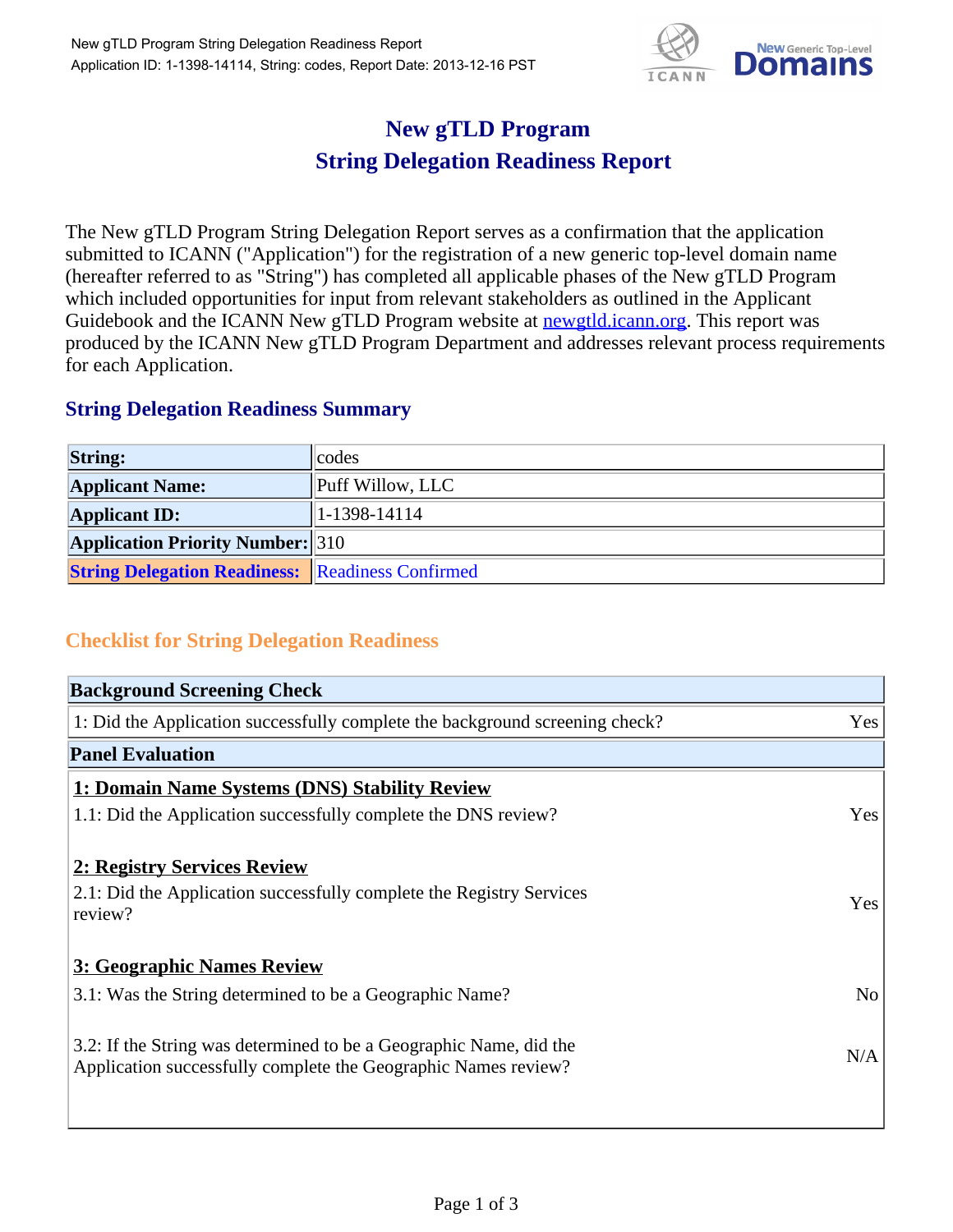

| <b>4: Financial Review</b><br>$\vert$ 4.1: Did the Application successfully complete the Financial Capability<br>review?                                                                                                                                                                                                                                     | <b>Yes</b> |
|--------------------------------------------------------------------------------------------------------------------------------------------------------------------------------------------------------------------------------------------------------------------------------------------------------------------------------------------------------------|------------|
| <b>5: Technical Review</b><br>5.1: Did the Application successfully complete the Technical and<br><b>Operation Capability review?</b>                                                                                                                                                                                                                        | <b>Yes</b> |
| <b>6: String Similarity Review</b><br>$\vert$ 6.1: Was the Application determined to not be confusingly similar to other<br>applied for strings, including through String Confusion Objections?                                                                                                                                                              | Yes        |
| 6.2: If the Application was determined to be confusingly similar to other<br>applied for strings, including through String Confusion Objections, did the<br>Application prevail in the string contention resolution process (CPE,<br>Auction, and/or Self-Resolution of String Contention via<br>withdrawal/termination of all other members in contention)? | N/A        |

| <b>Public Comment Period</b>                                                                                                                                                                   |                |
|------------------------------------------------------------------------------------------------------------------------------------------------------------------------------------------------|----------------|
| 1: Was the public provided an opportunity to submit comments on the Application?                                                                                                               | Yes            |
| 2: Were comments for the Application considered by evaluation panels?                                                                                                                          | Yes            |
| <b>Objection Process</b>                                                                                                                                                                       |                |
| 1: Were objections filed against the Application?                                                                                                                                              | N <sub>o</sub> |
| 2: If objections were filed against the Application, did Applicant prevail in the dispute<br>resolution proceedings for all Legal Rights, Limited Public Interest and Community<br>Objections? | N/A            |
| Governmental Advisory Committee (GAC) Advice                                                                                                                                                   |                |
| 1: Did the GAC have an opportunity to provide advice for the Application?                                                                                                                      | Yes            |
| 2: Did the GAC provide consensus GAC advice that the String should not be approved by<br>the ICANN Board?                                                                                      | N <sub>o</sub> |
| 3: If the GAC provided consensus GAC advice to the ICANN Board, did the ICANN Board<br>(or New gTLD Program Committee) accept the GAC advice?                                                  | N/A            |
| <b>Accountability Mechanisms</b>                                                                                                                                                               |                |
| 1: Was the Application the subject of a complaint or review through one of ICANN's<br>accountability mechanisms (Reconsideration or Independent Review)?                                       | N <sub>0</sub> |
| 1.1: If yes, did the BGC, ICANN Board or New gTLD Program Committee determine that<br>the Application should not proceed to contracting?                                                       | N/A            |